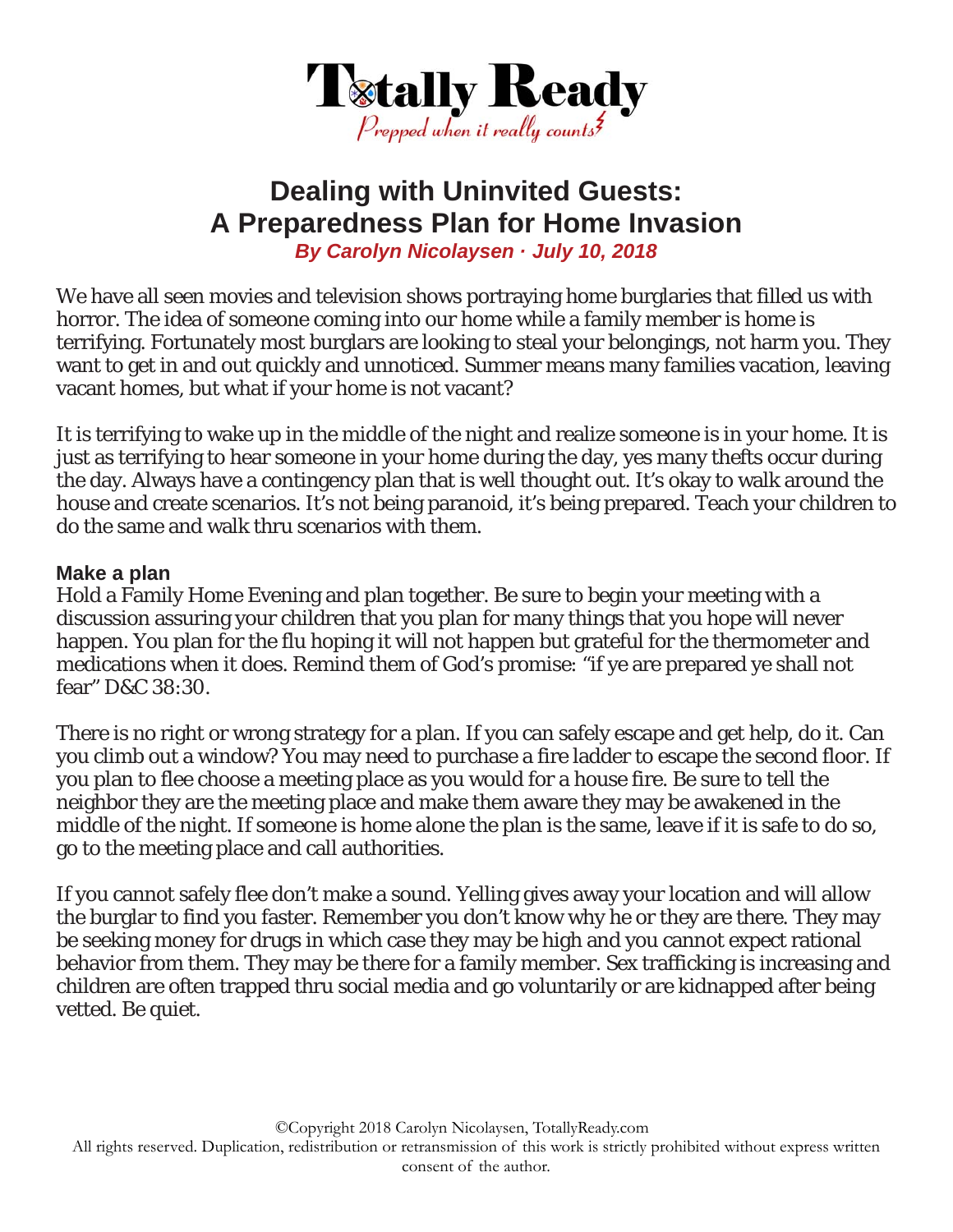

## **Sheltering in Place**

If there is time get to a safe place. A safe room is the best options. Safe rooms do not need to be concrete bunkers, but can be a closet or interior bathroom with a sturdy door that *opens out* so it can't be quickly kicked or pushed in. Install a deadbolt lock on the inside of the door. If you haven't prepared a safe room or don't have a room with a door that opens out, gather your family in a room with a door that *opens in*, lock the door and barricade it with furniture and other heavy objects.

Once you are safely barricaded or locked, in call the police and do not leave your safe place until the police arrive.

## **Call for help**

Call 911 immediately. Program your phone so you don't have to fumble around trying to punch in numbers. Try to be calm and give the operator the information they request. Begin by telling them why you are calling and your address. Review the Meridian article: Calling 911 as a family. After giving all the information requested be quiet, but do not hang up. You do not want to give away your location and the operator will continue to keep you informed as help is dispatched and arrives. They will also confirm it is the first responders calling for you and not the intruder when they arrive. Do not leave your safe place until the police tell you it is safe. The police will want to make sure all burglars are apprehended or have fled and there are none hiding in the house.

# **Car Keys**

In addition to your cell phone take your car keys in to your safe area. This is another reason we advise everyone to keep car keys next to their bed at night. Press the panic button on your car keys. Many burglars will flee at the sound of a car alarm as neighbors are likely to wake up and investigate.

### **During the day**

More and more burglaries are taking place during the day. Typically a burglar or team of invaders will knock on the door. Many times while you are answering the front door another person will enter the back door. Whenever you are home keep doors locked. Never leave your garage door open. If the doorbell rings yell, "I'll get it" before answering. This will give the impression there are several people at home. Do this even when there is more than one person home. Keep the intruder guessing.

### **Encountering the Intruder**

Unless you are trained don't grab a weapon. This includes firearms and pepper spray. They sound like a good idea but you never know how a burglar will react or if they are armed. If you do grab a gun be sure to tell the 911 operator you are armed or the police may mistake you for the intruder.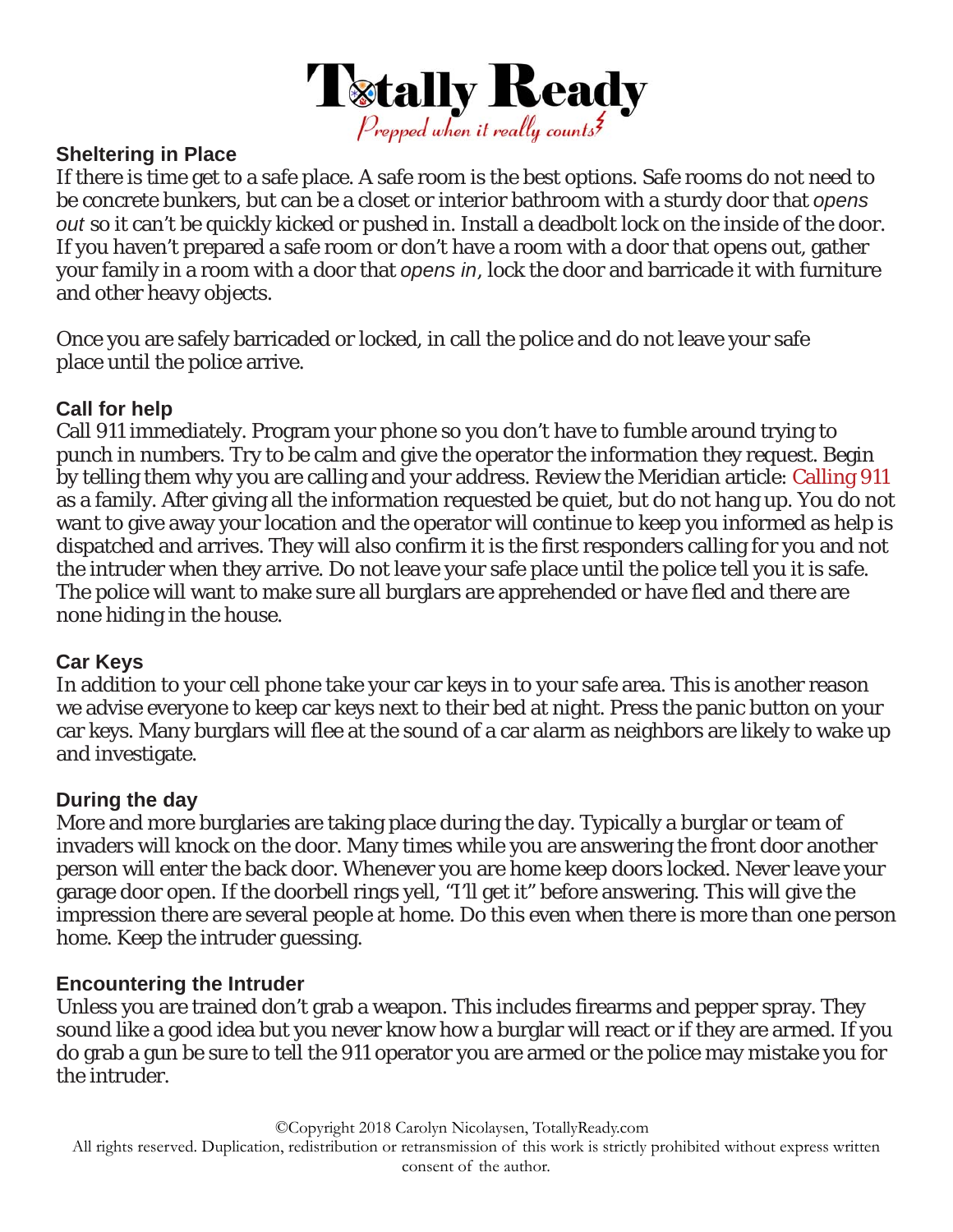

Do not argue with an intruder. Speak in a calm manner and cooperate. It is better to turn over your valuables than to be injured.

Avoid direct eye contact. The intruder may interpret this as aggressive and worry that you'll be able to identify him later. Never become aggressive unless you believe that you are in a lifethreatening situation. Escape is the better option.

If you decide to or are forced to fight, wait for an opportunity when the intruder lets down his guard. Use a hard object or your elbow to strike his eyes or throat as fast and hard as you can. They are the most vulnerable. Don't worry about inflicting injury. Run as soon as he's stunned and yell to attract attention. Yelling fire will attract more attention than yelling help.

Home invasion robberies are a small but growing trend. These are carried out by thieves who try to intimidate home owners into divulging safe combinations, bank ATM numbers, and handing over credit cards, jewelry and cash. This is another reason to keep doors locked and to teach children never to open doors. A child can yell, "ok dad" and then "My dad is on the phone so come back later". A child should then call 911.

#### **Prepare ahead**

Install a burglar alarm. Create a distress code with your burglar-alarm company. If you are being held by an intruder and your alarm has been triggered, you can signal you are in trouble when the alarm company calls to verify a break in. Your signal might be, "I'll have Dan call you in an hour" or anything else generic but one that makes sense. Better yet, don't pick up the call, the company will send the police. Make sure your alarm is not installed near a door or window where someone on the outside can see if it's set or not. Assign a family member to set the alarm each night.

Preparation begins with strong doors. Most break-ins occur through the front (34%) or back door (22%). Install steel-covered solid wood doors that are at least 1.75 inches thick. Make sure the door jam is steel as well. If you can't afford to make a change install a longer dead bolt. Any glass doors should be made of unbreakable glass.

Install motion lights around the house. If these come on begin turning on inside lights signaling that someone is home.

Keep your cell phone and car keys with you at night and within easy reach while you sleep.

Before opening the door demand identification from anyone (utility worker, repair workers) who comes to your door.

If someone comes to your door needing help, tell them you'll call 911 for them. Do not open the door.

©Copyright 2018 Carolyn Nicolaysen, TotallyReady.com

All rights reserved. Duplication, redistribution or retransmission of this work is strictly prohibited without express written consent of the author.